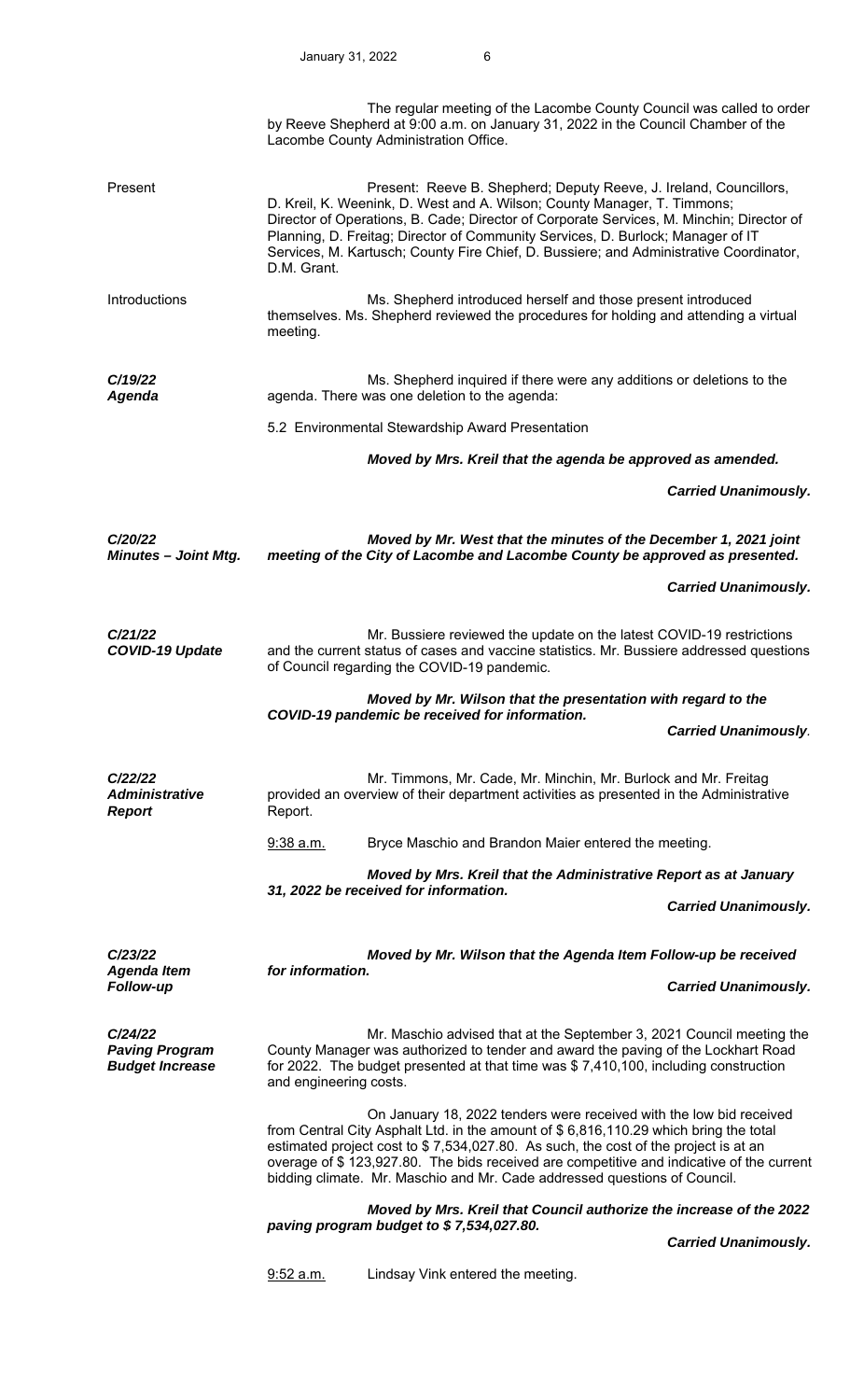| C/25/22<br><b>Sandy Point</b><br><b>Sunbreaker Cove -</b><br><b>Digital Parking</b><br><b>System</b> | Mrs. Vink advised that an investigation into parking fees for Sandy Point<br>Beach, Sandy Point Boat Launch and Sunbreaker Cove Boat Launch has now been<br>completed. Presentations regarding this matter were presented at two previous<br>Committee of the Whole meetings and the County Manager was directed to prepare a<br>report for Council's consideration.       |                             |  |  |
|------------------------------------------------------------------------------------------------------|----------------------------------------------------------------------------------------------------------------------------------------------------------------------------------------------------------------------------------------------------------------------------------------------------------------------------------------------------------------------------|-----------------------------|--|--|
|                                                                                                      | Mrs. Vink presented the upfront costs, annuals costs, revenue<br>forecasted and all pertinent information for each of these options:                                                                                                                                                                                                                                       |                             |  |  |
|                                                                                                      | 1) Physical Terminals<br>2) Digital System                                                                                                                                                                                                                                                                                                                                 |                             |  |  |
|                                                                                                      | Questions and discussion followed the presentation.                                                                                                                                                                                                                                                                                                                        |                             |  |  |
|                                                                                                      | Moved by Mr. Ireland that the County Manager be authorized to<br>proceed with the Digital Parking System through cost share at the Sandy Point<br>Beach, Sandy Point Boat Launch and Sunbreaker Cove boat launch.                                                                                                                                                          |                             |  |  |
|                                                                                                      |                                                                                                                                                                                                                                                                                                                                                                            | <b>Carried Unanimously.</b> |  |  |
| C/26/22<br><b>User Fee Schedule</b>                                                                  | Moved by Mr. Weenink that the User Fee Schedule be adopted as<br>presented for inclusion in the Lacombe County Rates and Fees Bylaw.                                                                                                                                                                                                                                       |                             |  |  |
|                                                                                                      |                                                                                                                                                                                                                                                                                                                                                                            | <b>Carried Unanimously.</b> |  |  |
|                                                                                                      | <u>10:45 a.m.</u><br>Mrs. Vink withdrew from the meeting.                                                                                                                                                                                                                                                                                                                  |                             |  |  |
| C/27/22<br><b>Woody Nook</b><br><b>Aspelund Road</b><br><b>Removal of Road Ban</b>                   | Mr. Cade advised that following the December 7, 2021 Committee of the<br>Whole meeting, by resolution of Council the County Manager was directed to prepare a<br>report on the impacts of lifting road bans on the Woody Nook and Aspelund Roads.                                                                                                                          |                             |  |  |
|                                                                                                      | Mr. Cade provided a detailed analysis of the relevant factors for<br>Council's consideration in lifting road bans on the Woody Nook and Aspelund Roads. A<br>discussion and question period followed Mr. Cade's presentation.                                                                                                                                              |                             |  |  |
|                                                                                                      | Moved by Mr. Weenink that the County Manager be authorized to<br>remove the 90% road bans from the Woody Nook and Aspelund Roads, effective<br><i>immediately.</i>                                                                                                                                                                                                         |                             |  |  |
|                                                                                                      |                                                                                                                                                                                                                                                                                                                                                                            | <b>Carried Unanimously.</b> |  |  |
| C/28/22<br><b>Lacombe County</b><br><b>Environmental Action</b><br>Plan 2021 Update                  | Mr. Burlock advised that the 2021 Environmental Action Plan (EAP) was<br>approved in December 2020. The EAP is updated annually to identify projects or<br>practice changes to assist the County in meetings goals/target in the priority areas of the<br>Environmental Management Plan.                                                                                   |                             |  |  |
|                                                                                                      | Mr. Burlock provided an update on the status of projects identified in the<br>2021 EAP. Mr. Burlock addressed questions of Council.                                                                                                                                                                                                                                        |                             |  |  |
|                                                                                                      | Moved by Mr. Wilson that the 2021 Lacombe County Environmental                                                                                                                                                                                                                                                                                                             |                             |  |  |
|                                                                                                      | Action Plan Update be received for information.                                                                                                                                                                                                                                                                                                                            | <b>Carried Unanimously.</b> |  |  |
| C/29/22<br><b>2022 Environmental</b><br><b>Action Plan</b>                                           | Mr. Burlock advised that further to updating the Environmental Action<br>Plan (EAP) the EAP is drafted annually to identify further projects or practice changes to<br>help the County meet the goals/targets identified in the Environmental Management<br>Plan.                                                                                                          |                             |  |  |
|                                                                                                      | Mr. Burlock provided an overview of the projects and practices that will<br>be included in the 2022 EAP. Mr. Burlock addressed questions of Council.                                                                                                                                                                                                                       |                             |  |  |
|                                                                                                      | Moved by Mr. West that the 2022 Environmental Action Plan be<br>adopted as presented.                                                                                                                                                                                                                                                                                      |                             |  |  |
|                                                                                                      |                                                                                                                                                                                                                                                                                                                                                                            | <b>Carried Unanimously.</b> |  |  |
| C/30/22<br><b>Solar PV System</b><br><b>Update</b>                                                   | Mr. Burlock referred to the installation of a 115 kWDC solar PV system<br>on the roof of the Lacombe County shop building in June 2021. Mr. Burlock provided an<br>analysis of the of estimated production of solar energy versus the actual system<br>production from October to November. The actual production exceeded or was on par<br>with the estimated production. |                             |  |  |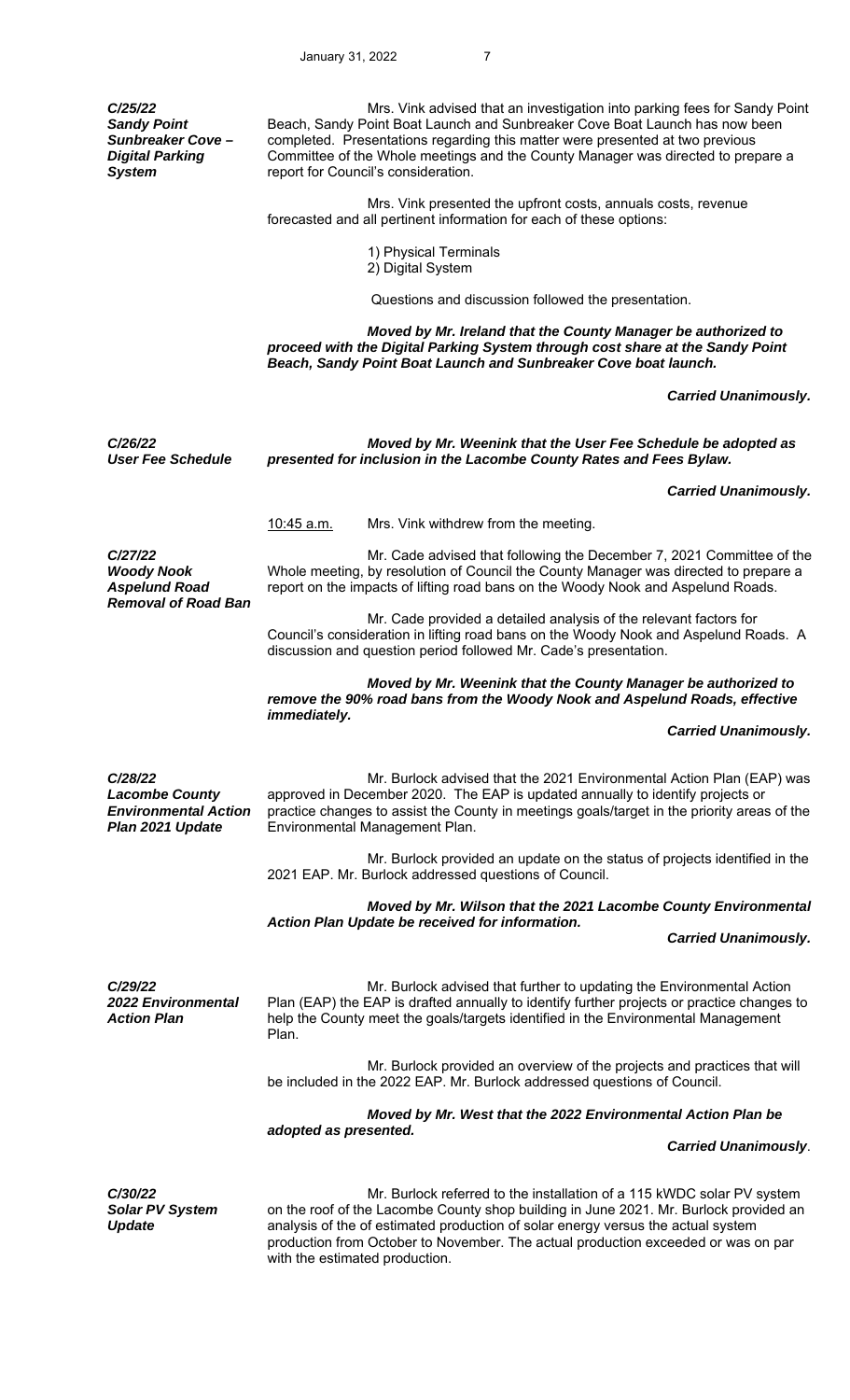Mr. Burlock provided an analysis of the monthly electrical usage of the shop prior to the installation of the solar system and the monthly electrical usage after the installation. The analysis shows a decrease in electrical usages which is a direct reflection of the solar energy produced by the system. Mr. Burlock addressed questions of Council.

### *Moved by Mr. Ireland that the update on the Solar PV System on the roof of the Lacombe County Shop be received for information.*

### *Carried Unanimously.*

*C/31/22 Municipal Energy Champions Report* 

*Mr. Burlock advised that the Municipal Energy Champions (MEC)* Program is put on by the Municipal Climate Change Action Centre. The MEC Program supports staff from small municipalities in becoming Energy Champions. Champions manage energy use and identify opportunities to reduce energy consumption and save money.

 Mr. Burlock informed Council that Lacombe County was one of six municipalities selected to participate in the 2022 MEC Program. The MEC commits 10 – 15 hours per month, for nine months to complete program steps through webinars, workshops, phone calls and networking events. Mr. Burlock provided an overview of the program steps. There is no cost to the program, but it does require the Environmental Coordinator's time.

## *Moved by Mrs. Kreil that the report on the Municipal Energy Champions Program be received for information.*

 *Carried Unanimously.* 

*C/32/22 LAPA Funding Work In-Kind Approval* 

 Mr. Minchin advised that a joint meeting with the City of Lacombe and Lacombe County was held on December 1, 2021 at which LAPA representatives provided an update on their proposed track and field expansion project. LAPA representatives previously attended the Lacombe County Council meeting and provided a presentation in support of their request for funding for Phase 2 of the project. The City and County met again on January 18, 2022 to discuss the merits of the project and the timing for funding for the project.

 Mr. Minchin reviewed the proposed funding sources and advised that the City of Lacombe has approved funding of \$ 250,000 in 2022 for the project and is considering an additional \$ 250,000 contribution in 2023. LAPA's Community Facilities Enhancement Program application was not successful. Mr. Minchin addressed questions of Council.

 *Moved by Mr. West that \$250,000 of cash funding and/or work inkind support be approved for the Lacombe Athletic Park running track project with a second funding commitment to be considered in 2023 and subject to further funding by the City of Lacombe.* 

#### *Carried Unanimously.*

*C/33/22 Wolf Creek Primary Care Network* 

 Mr. Timmons advised the community of Eckville has formed a committee to investigate bringing a nurse practitioner to the area. Mr. Timmons, Mrs. Kreil and Ms. Shepherd attended a meeting with the committee on January 25, 2022. The committee has advised that they are not in a position to move forward until there are other partners involved.

 Mr. Timmons advised that at this time more specifics of the nurse practitioner are required. Mr. Timmons commented that the Wolf Creek Primary Care Network could be contacted to provide a presentation on the program and the Town of Eckville could be invited to attend. A discussion on the issue of the nurse practitioner program took place.

 *Moved by Mrs. Kreil that the Wolf Creek Primary Care Network be invited to attend an upcoming Lacombe County Council meeting to provide a presentation; and further, that the Town of Eckville Council and Administration be invited to attend.* 

 *Carried Unanimously.* 

*C/34/22 ASB Meeting Agenda* 

 Mr. Burlock advised that the Lacombe County Agricultural Service Board was established in compliance with the Agricultural Service Board Act. The Board promotes the long-term sustainability of the agriculture industry and addresses local agriculture concerns. The Board is scheduled to meet on March 1, 2022 at 9:00 a.m. in the Lacombe County Council Chambers.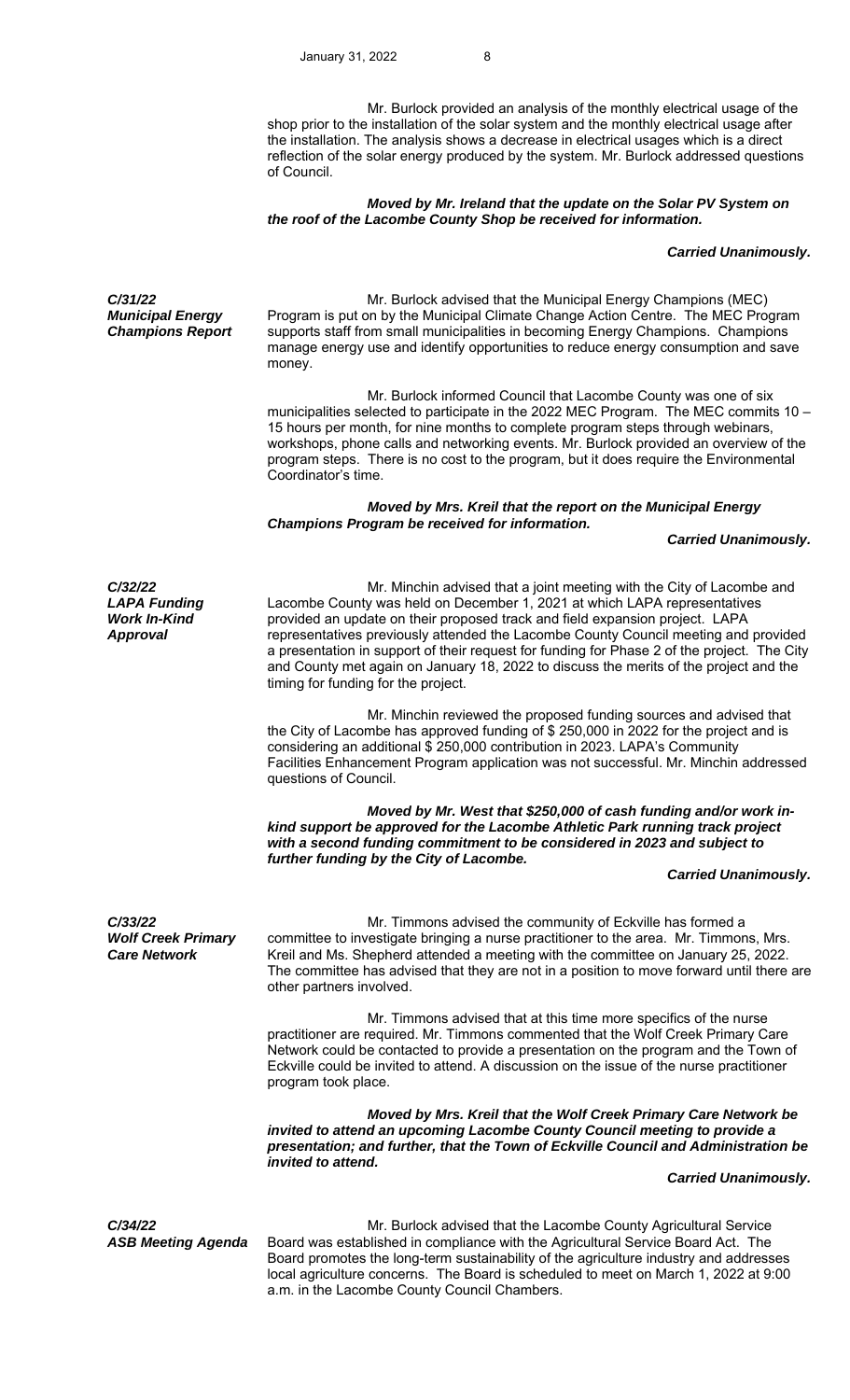Mr. Burlock reviewed the topics for discussion and inquired if Council has changes or additions to the agenda. Council identified the following:

- Review of the Lacombe County Agricultural Guide
- Agriculture Plastic's Recycling Extended Producer Responsibility
- Clubroot of Canada Variant Testing
- Farm Safety Centre
- Soil Conservation Act County Roadsides
- ASB Program Audit
- Invasive Species
- Weed Free Forage Program
- Extension Programming
- ASB and AG Tourism
- ALUS

# *Moved by Mr. Weenink that the Agricultural Service Board agenda for March 1, 2022, be approved as discussed.*

 *Carried Unanimously.* 

 The meeting reconvened following lunch with all Councillors, Mr. Timmons, Mr. Minchin, Mr. Cade, Mr. Freitag, Mr. Burlock and Ms. Grant present. Time: 1:00 p.m.

*C/35/22 MPC Moved by Mrs. Kreil that the meeting recess in order to conduct a Municipal Planning Commission meeting. Time: 1:00 p.m. Carried Unanimously. C/36/22 Moved by Mrs. Kreil that the meeting reconvene. Reconvene Time: 1:25 p.m. Carried Unanimously. C/37/22 Enhance Energy Tour Date - Defer* Mr. Timmons advised that Enhance Energy has invited Council to tour their CO2 sequestration operations in Clive. At this time Council needs to determine a date for the tour. *Moved by Mr. Ireland that Council set a date for the tour of the Enhance Energy C02 sequestration operations in Clive at the Committee of the Whole meeting in April, 2022. Carried Unanimously. C/38/22 Bylaw No. 1359/22 First Reading* Mr. Minchin presented Bylaw No. 1359/22, a bylaw of Lacombe County to authorize a tax installment payment plan and the levying of penalties on unpaid property taxes. Mr. Minchin advised that for the past two years (and tax seasons) the County has deferred the first tax payment deadline by one month from August 31st to September  $30<sup>th</sup>$ . This change was in response to the economic impacts that the global pandemic had on local taxpayers. At this time Bylaw No. 1359/22 is being presented for Council's consideration. Bylaw No. 1359/22 would return the County's tax payment deadlines to August 31<sup>st</sup> as per pre-Covid timelines. As such, the payment deadlines would be August  $31^{st}$  and November  $30^{th}$ . The timeline to enroll in the TIPPs program would also change from September 30<sup>th</sup> to August 31<sup>st</sup>. Council discussion took place. *Moved by Mr. Ireland that Bylaw No. 1359/22, a bylaw of Lacombe County to authorize a tax installment payment plan and the levying of penalties on unpaid property taxes be now read a first time. Carried Unanimously. C/39/22 Bylaw No. 1359/22 Second Reading Moved by Mr. Weenink that Bylaw No. 1359/22, having been read a first time, be now read a second time. Carried Unanimously. C/40/22 Bylaw No. 1359/22 Moved by Mrs. Kreil that Bylaw 1359/22, having been read a first and second time, be now presented for third reading.*  **Present for Third Carried Unanimously. Carried Unanimously. Carried Unanimously.** *C/41/22 Bylaw No. 1359/22 Moved by Mr. West that Bylaw No. 1359/22, having been read a first and second time, be now read a third time and finally passed.*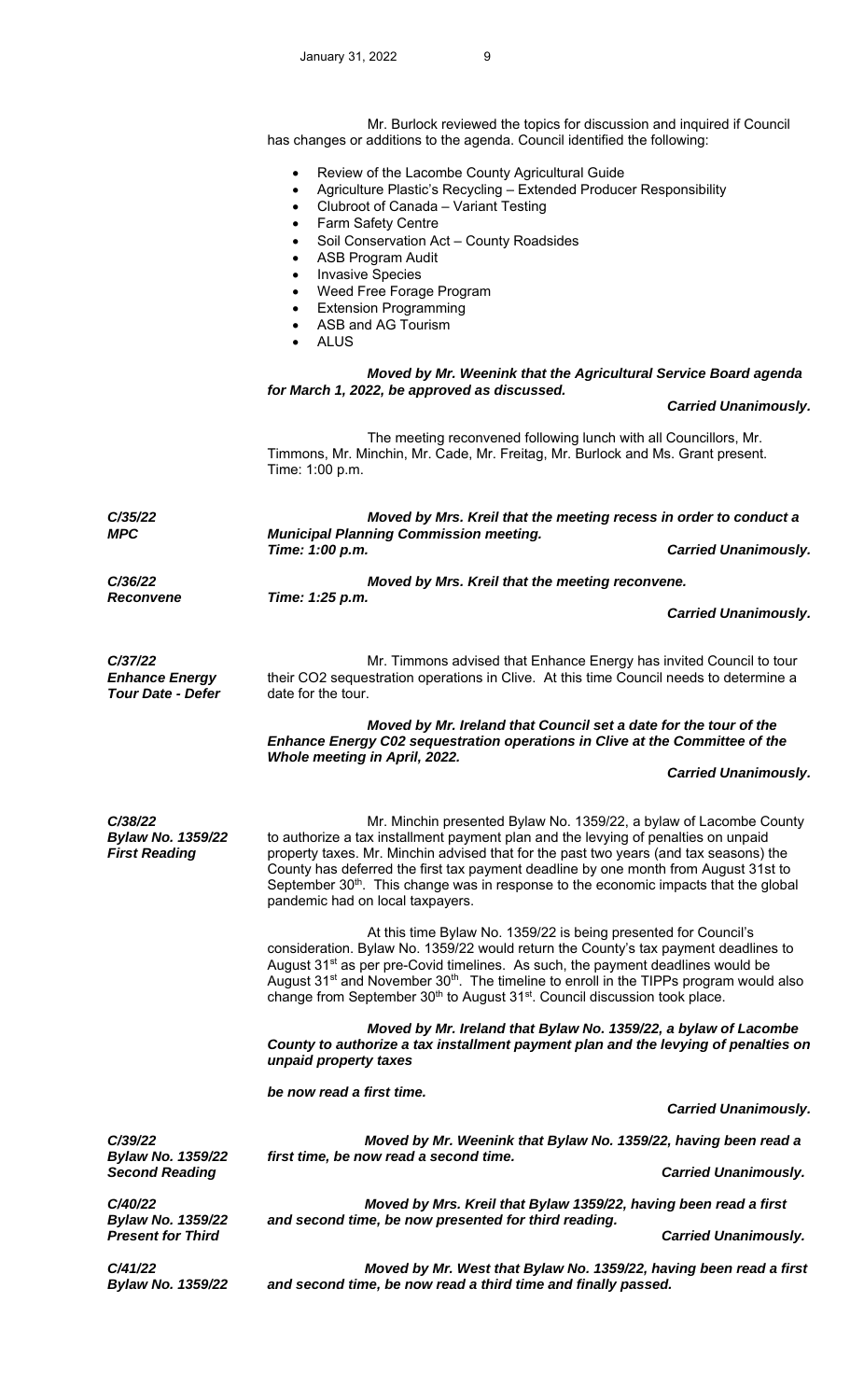*C/42/22 Bylaw No. 1358/22 First Reading* 

*C/43/22* 

*C/44/22* 

*C/45/22* 

*Bylaw No. 1358/22* 

*Bylaw No. 1358/22*

*Bylaw No. 1358/22 Third Reading* 

 Mr. Minchin presented Bylaw No.1358/22, a bylaw of Lacombe County to authorize borrowing for the purpose of financing operating expenditures. Pursuant to Section 251(1) of the Municipal Government Act, a municipality may only make a borrowing if the borrowing is authorized by a borrowing bylaw. The County's financial services provider, Servus Credit Union, requires the County to maintain a temporary line of credit borrowing bylaw. Mr. Minchin addressed questions of Council.

 *Moved by Mr. West that Bylaw No. 1358/22, a bylaw of Lacombe County to authorize borrowing for the purpose of financing operating expenditures* 

 *be now read a first time.* 

 *Carried Unanimously.* 

 *Moved by Mr. Weenink that Bylaw No. 1358/22 having been read a first time, now be read a second time.* 

*Second reading Carried Unanimously.* 

 *Moved by Mrs. Kreil that Bylaw No. 1358/22 having been read a first and second time now be presented for third reading.* 

**Present for Third Carried Unanimously. Carried Unanimously. Carried Unanimously.** 

 *Moved by Mr. Ireland that Bylaw No. 1358/22 having been read a first and second time, now be read a third time and finally passed.* 

 *Carried Unanimously.* 

1:29 p.m. Alan Litster, Daniel Luymes, BDO Canada LLP and Wendy Wiebe entered the meeting.

*C/46/22 BDO Canada LLP Audit Plan* 

 Mr. Litster provided a review of their audit process and audit plan highlighting the following key issues that are relevant to the audit:

Audit Timeline

- Significant Audit Risks & Planned Responses
- Materiality
- Audit Strategy
- Engagement Objectives
- Independence Strategy
- Independence Letter
- **Responsibilities**
- Auditor's Responsibility for Detecting Fraud

Mr. Litster and Mr. Luymes addressed questions of Council.

 *Moved by Mr. Weenink that the BDO Canada LLP plan for the audit of the consolidated financial statements of Lacombe County for the period ended December 31, 2021 be received for information.* 

#### *Carried Unanimously.*

1:43 p.m. Mr. Lister, Mr. Luymes and Mrs. Wiebe withdrew from the meeting.

1:49 p.m. Debbie Leitch, Program Coordinator, Rural Red Deer Restorative Justice Program entered the meeting.

 Ms. Leitch provided a presentation on the Rural Red Deer Restorative Justice Program highlighting the following:

*C/47/22 Rural Red Deer Restorative Justice* 

- What is restorative justice?
- Restorative Justice Everything You Need to Know (Video)
- Restorative Justice vs Criminal Justice
- Issue that Restorative Justice Tries to Address
- Risk Factors for Contact with the Justice System
- 2020 Alberta Young Offender Statistics
- The Cost of a Life of Crime
- Examples of Cost
- Community/RCMP Partnership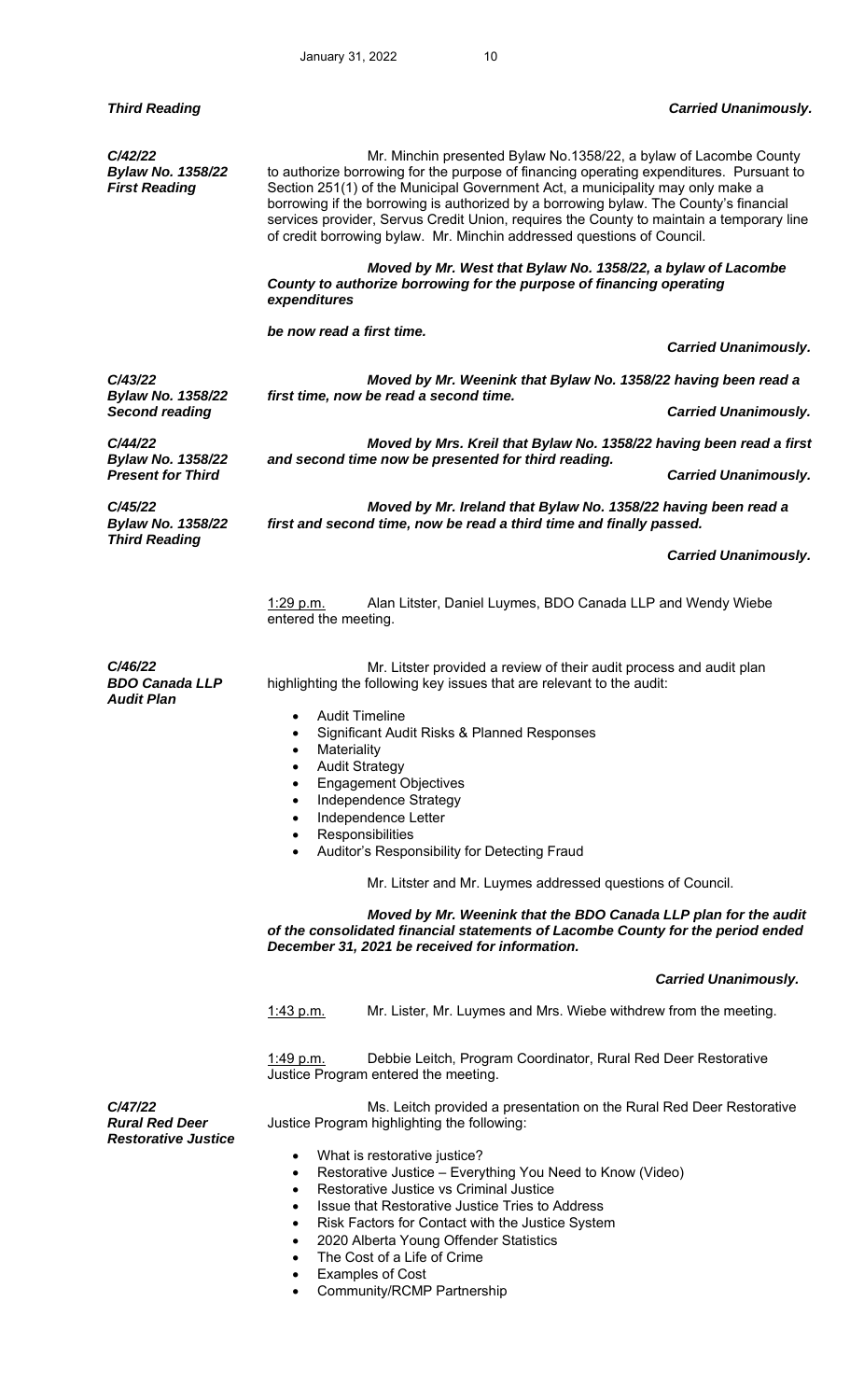January 31, 2022 11

|                                                                   | $\bullet$<br>$\bullet$<br>The Process<br>$\bullet$<br>$\bullet$<br>$\bullet$<br>$\bullet$<br>$\bullet$<br>$\bullet$<br>$\bullet$<br>$\bullet$<br>$\bullet$                                                                                                                    | <b>Target Population</b><br>Not An Option for Everyone<br>What in It for Person Harmed/Person Causing Harm<br><b>Conference Participants</b><br><b>Conference Process</b><br>The Contact/ Accountability<br>Evaluation of 2021<br><b>Underlying Cause Identified</b><br><b>Positive Side Effects</b><br>Success of Program Dependent Upon<br>Ms. Leitch addressed questions of Council.<br>Moved by Mr. Weenink that the presentation on the Rural Red Deer<br>Restorative Justice Program be received for information. | <b>Carried Unanimously.</b> |
|-------------------------------------------------------------------|-------------------------------------------------------------------------------------------------------------------------------------------------------------------------------------------------------------------------------------------------------------------------------|-------------------------------------------------------------------------------------------------------------------------------------------------------------------------------------------------------------------------------------------------------------------------------------------------------------------------------------------------------------------------------------------------------------------------------------------------------------------------------------------------------------------------|-----------------------------|
|                                                                   | 2:30 p.m.                                                                                                                                                                                                                                                                     | Ms. Leitch withdrew from the meeting.                                                                                                                                                                                                                                                                                                                                                                                                                                                                                   |                             |
| C/48/22<br><b>Agenda Item</b><br>Follow-up                        |                                                                                                                                                                                                                                                                               | Moved by Mr. Weenink that the Agenda Item Follow-up for January<br>13, 2022 be received for information.                                                                                                                                                                                                                                                                                                                                                                                                                | <b>Carried Unanimously.</b> |
| C/49/22<br><b>RMRF Law Seminars</b>                               | Moved by Mr. Weenink that Councillors be authorized to attend the<br>Reynolds Mirth Richards Farmer law seminars being held virtually on February 11<br>and February 25, 2022.                                                                                                |                                                                                                                                                                                                                                                                                                                                                                                                                                                                                                                         |                             |
| C/50/22<br><b>ASCHA Housing 101</b><br><b>Session</b>             | <b>Carried Unanimously.</b><br>Moved by Mr. West that Councillors be authorized to attend the<br>Alberta Seniors & Community Housing (ASCHA) session Housing 101 for<br>Municipal Elected Officials being held virtually on February 17, 2022.<br><b>Carried Unanimously.</b> |                                                                                                                                                                                                                                                                                                                                                                                                                                                                                                                         |                             |
| C/51/22<br><b>Parkland Regional</b><br><b>Library Focus Group</b> | Moved by Mr. Ireland that Mrs. Kreil be authorized to attend one of<br>the Parkland Regional Library Focus Group virtual workshops scheduled for<br>February 10 and February 11, 2022.<br><b>Carried Unanimously.</b>                                                         |                                                                                                                                                                                                                                                                                                                                                                                                                                                                                                                         |                             |
| <b>CRMA Zone Meeting</b>                                          |                                                                                                                                                                                                                                                                               | It was agreed that Council will attend the CRMA zone meeting virtually<br>from home on Friday, February 4, 2022.                                                                                                                                                                                                                                                                                                                                                                                                        |                             |
| C/52/22<br><b>Consent Agenda</b>                                  | presented.                                                                                                                                                                                                                                                                    | Moved by Mrs. Kreil that the Consent Agenda be approved as                                                                                                                                                                                                                                                                                                                                                                                                                                                              | <b>Carried Unanimously.</b> |
| Committee of the<br>Whole                                         |                                                                                                                                                                                                                                                                               | Committee of the Whole - Future Agenda Items                                                                                                                                                                                                                                                                                                                                                                                                                                                                            |                             |
|                                                                   | Wild Boar Presentation - Mrs. Kreil<br>Police Advisory Committee - Defer to April Meeting - Ms. Shepherd                                                                                                                                                                      |                                                                                                                                                                                                                                                                                                                                                                                                                                                                                                                         |                             |
| C/53/22<br><b>Policy Advisory</b><br><b>Committee Meeting</b>     |                                                                                                                                                                                                                                                                               | Moved by Mrs. Kreil that Ms. Shepherd be authorized to attend<br>Police Advisory Committee meeting on February 7, 2022.                                                                                                                                                                                                                                                                                                                                                                                                 | <b>Carried Unanimously.</b> |
| <b>Councillor Inquiries</b>                                       |                                                                                                                                                                                                                                                                               | Mrs. Kreil inquired regarding the annual review of the Lacombe County<br>Planning Matrix. Mr. Freitag responded that the review will be a little later than usual<br>due to some staffing challenges.                                                                                                                                                                                                                                                                                                                   |                             |
|                                                                   |                                                                                                                                                                                                                                                                               | Mrs. Kreil inquired about the location of cannabis facilities. Mr. Freitag<br>responded that some cannabis facilities previously approved are coming up for renewal<br>and locations will be reviewed at that time.                                                                                                                                                                                                                                                                                                     |                             |